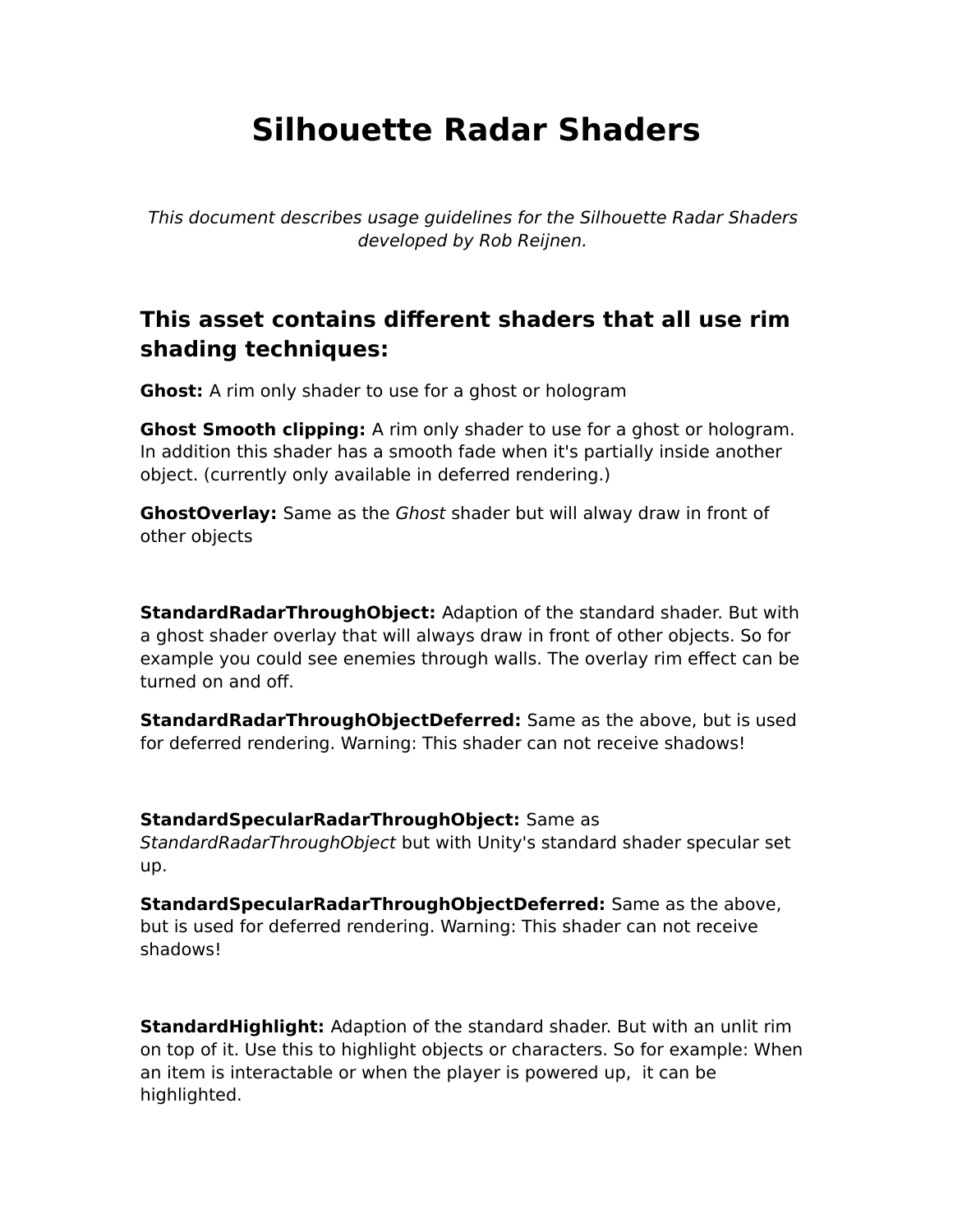**StandardHighlightDeferred:** Same as the above, but is used for deferred rendering. Warning: This shader can not receive shadows!

**StandardSpecularHighlight:** Same as StandardHighlight but with Unity's standard shader specular set up.

**StandardSpecularHighlightDeferred:** Same as the above, but is used for deferred rendering. Warning: This shader can not receive shadows!

**StandardExcludeRadar**: Adaption of the standard shader. Use this shader on objects you don't want the silhouette to be drawn through. For example: You want the player's silhouette to be drawn through walls but not through details such as grass. You can now use this shader on the grass and other details.

**StandardSpecularExcludeRadar**: Adaption of the standard shader (specular set up). Use this shader on objects you don't want the silhouette to be drawn through. For example: You want the player's silhouette to be drawn through walls but not through details such as grass. You can now use this shader on the grass and other details.

**StandardIncludeRadar:** The specify inclusion shader silhouette will only be drawn through objects using this shader.

**StandardSpecularIncludeRadar:** Same as above but with the specular setup.

**StandardRadarThroughObject(SpecifyInclusion):** Same as normal but will only show the silhouette through objects using the IncludeRadar shaders (stated above).

**StandardRadarThroughObjectDeferred(SpecifyInclusion):** Same as normal but will only show the silhouette through objects using the IncludeRadar shaders (stated above).

**StandardSpecularRadarThroughObject(SpecifyInclusion):** Same as normal but will only show the silhouette through objects using the IncludeRadar shaders (stated above).

**StandardRadarSpecularThroughObjectDeferred(SpecifyInclusion):**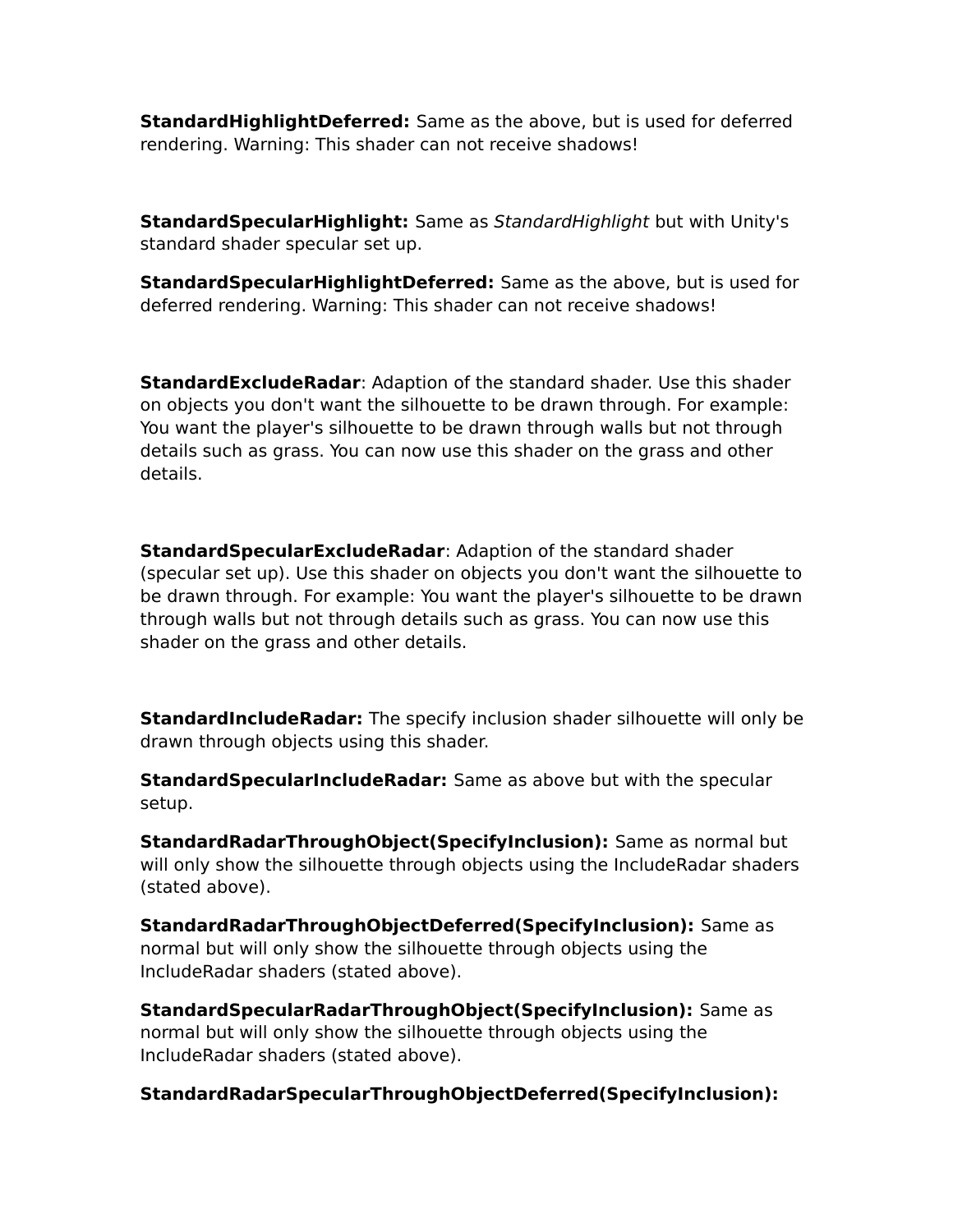Same as normal but will only show the silhouette through objects using the IncludeRadar shaders (stated above).

## **Silhouette Radar Shaders also contains a script for animating the rim effects.**

The script is meant as an example on how to do this. But can be used out of the box. Just apply it to your object using one of the shaders.

#### **Material inspector fields:**

**Enabled:** Turn the rim effect on or off.

**Smooth Falloff:** Make the rim effect smoothly fade out, or not.

**Rim Falloff:** The length of the Rim's falloff.

**Rim Width:** The width of the rim.

**Radar Noise:** For adding noise to the alpha channel of the rim.

**Color map:** Adding color to the rim. This is multiplied by both rim colors.

**Rim Color:** The color for the outer part of the rim. Disable it by setting the alpha channel to 0f.

**Secondary Rim Color:** The color for the inner part of the rim. Disable it by setting the alpha channel to 0f.

### **Script inspector fields:**

**Animating Rim:** Turn the rim animation on or off.

**Rim Margin:** How far the Rim will move in- and outwards.

**Rim Speed:** How fast the rim will move in- and outwards.

**Animating Noise:** Turn the noise animation on or offf.

**Noise Speed:** How fast the noise texture will scroll over the model. Use X for